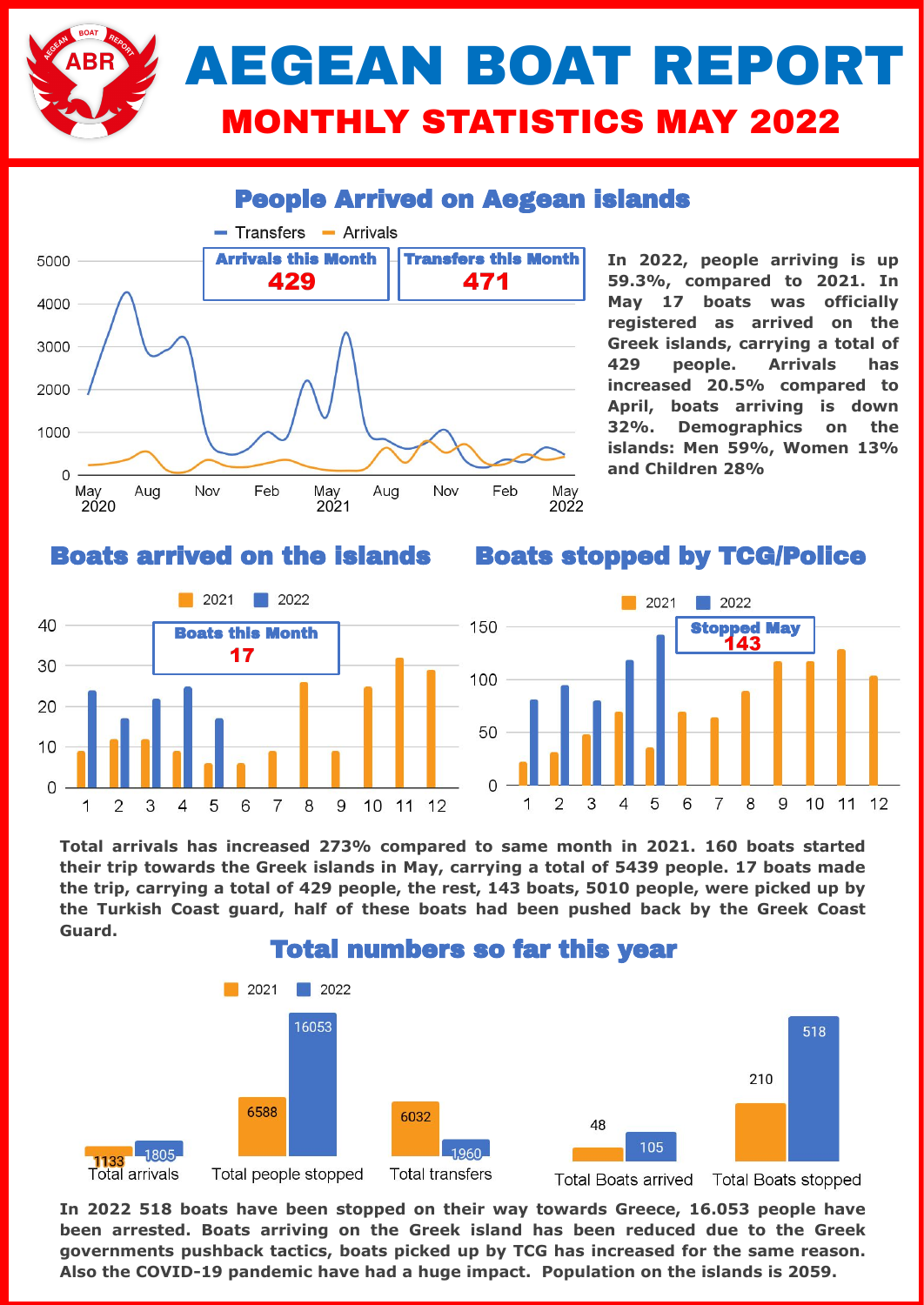# AEGEAN BOAT REPORT MONTHLY STATISTICS MAY 2022

## Arrivals and transfers by island

**In May 471 people were transported to mainland, from the Greek islands. Transfers have deceased 26.5% compared to April, when 641 people were transported. In the last 12 months population on the Aegean islands has decreased by 80%, from 10.289 to 2.059 people. The Greek government have drastically reduced population on the Greek island, due to illegal pushbacks performed by the Greek authorities in the Aegean Sea.** 



**Official capacity on the islands is 16.230 people. Today's population is 14.171 people under max total capacity. In the end of April 2021 total population was 11.434, one year later its 2.059, population has decreased by 9.375 people in 12 months on the Greek Islands. In the last 12 months 19.304 people have been pushed back by Greek authorities.**

| <b>Lesvos 1223</b> |     | Kos          | 185 |
|--------------------|-----|--------------|-----|
| Samos 384          |     | Leros        | 102 |
| <b>Chios</b>       | 156 | <b>Other</b> | 9   |